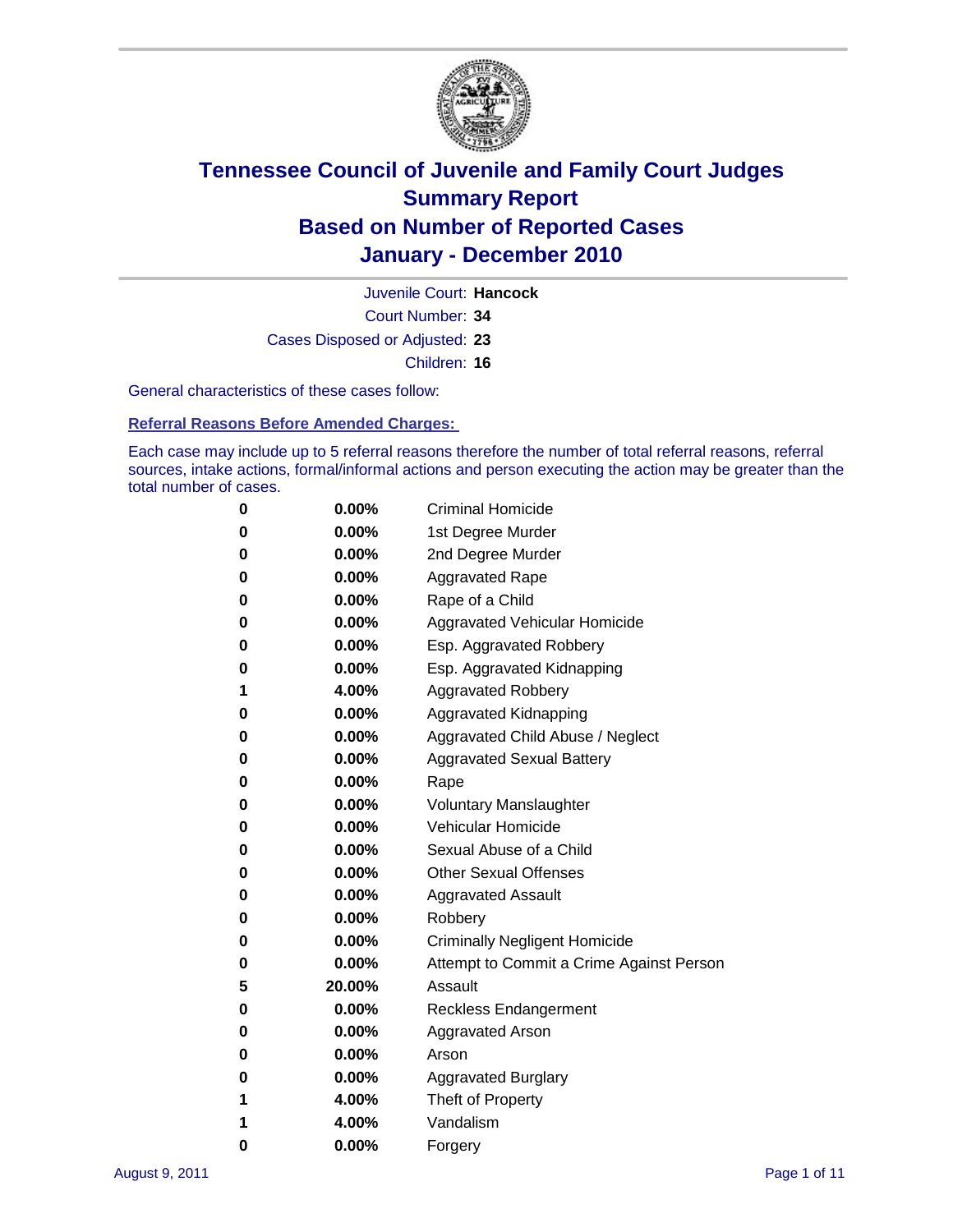

Juvenile Court: **Hancock**

Court Number: **34**

Cases Disposed or Adjusted: **23**

Children: **16**

#### **Referral Reasons Before Amended Charges:**

Each case may include up to 5 referral reasons therefore the number of total referral reasons, referral sources, intake actions, formal/informal actions and person executing the action may be greater than the total number of cases.

| 0 | 0.00%    | <b>Worthless Checks</b>                                     |  |  |  |
|---|----------|-------------------------------------------------------------|--|--|--|
| 0 | 0.00%    | Illegal Possession / Fraudulent Use of Credit / Debit Cards |  |  |  |
| 1 | 4.00%    | <b>Burglary</b>                                             |  |  |  |
| 0 | $0.00\%$ | Unauthorized Use of a Vehicle                               |  |  |  |
| 0 | $0.00\%$ | <b>Cruelty to Animals</b>                                   |  |  |  |
| 0 | $0.00\%$ | Sale of Controlled Substances                               |  |  |  |
| 0 | $0.00\%$ | <b>Other Drug Offenses</b>                                  |  |  |  |
| 1 | 4.00%    | <b>Possession of Controlled Substances</b>                  |  |  |  |
| 0 | 0.00%    | <b>Criminal Attempt</b>                                     |  |  |  |
| 0 | 0.00%    | Carrying Weapons on School Property                         |  |  |  |
| 0 | 0.00%    | Unlawful Carrying / Possession of a Weapon                  |  |  |  |
| 0 | $0.00\%$ | <b>Evading Arrest</b>                                       |  |  |  |
| 0 | $0.00\%$ | Escape                                                      |  |  |  |
| 0 | $0.00\%$ | Driving Under Influence (DUI)                               |  |  |  |
| 0 | $0.00\%$ | Possession / Consumption of Alcohol                         |  |  |  |
| 0 | $0.00\%$ | Resisting Stop, Frisk, Halt, Arrest or Search               |  |  |  |
| 0 | $0.00\%$ | <b>Aggravated Criminal Trespass</b>                         |  |  |  |
| 0 | $0.00\%$ | Harassment                                                  |  |  |  |
| 1 | 4.00%    | Failure to Appear                                           |  |  |  |
| 0 | 0.00%    | Filing a False Police Report                                |  |  |  |
| 0 | 0.00%    | Criminal Impersonation                                      |  |  |  |
| 0 | 0.00%    | <b>Disorderly Conduct</b>                                   |  |  |  |
| 0 | 0.00%    | <b>Criminal Trespass</b>                                    |  |  |  |
| 0 | 0.00%    | <b>Public Intoxication</b>                                  |  |  |  |
| 0 | 0.00%    | Gambling                                                    |  |  |  |
| 0 | 0.00%    | Traffic                                                     |  |  |  |
| 0 | $0.00\%$ | <b>Local Ordinances</b>                                     |  |  |  |
| 0 | 0.00%    | Violation of Wildlife Regulations                           |  |  |  |
| 0 | 0.00%    | Contempt of Court                                           |  |  |  |
| 0 | 0.00%    | Violation of Probation                                      |  |  |  |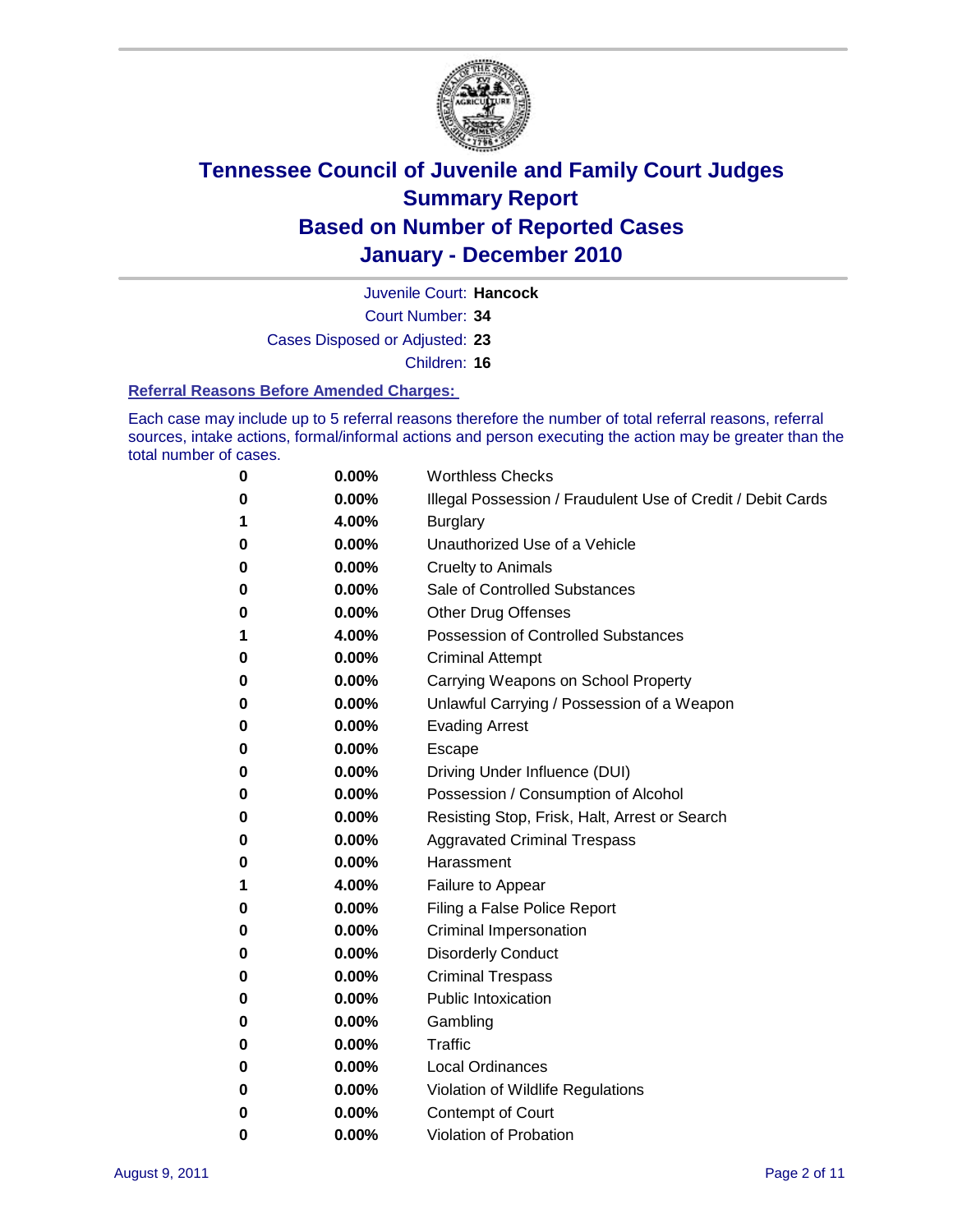

Court Number: **34** Juvenile Court: **Hancock**

Cases Disposed or Adjusted: **23**

Children: **16**

#### **Referral Reasons Before Amended Charges:**

Each case may include up to 5 referral reasons therefore the number of total referral reasons, referral sources, intake actions, formal/informal actions and person executing the action may be greater than the total number of cases.

| 25       | 100.00%         | <b>Total Referrals</b>                           |
|----------|-----------------|--------------------------------------------------|
| $\bf{0}$ | 0.00%           | Other                                            |
| 0        | 0.00%           | <b>Consent to Marry</b>                          |
| 0        | 0.00%           | <b>Request for Medical Treatment</b>             |
| 0        | 0.00%           | <b>Child Support</b>                             |
| 0        | 0.00%           | Paternity / Legitimation                         |
| 0        | 0.00%           | Visitation                                       |
| 0        | 0.00%           | Custody                                          |
| 0        | 0.00%           | <b>Foster Care Review</b>                        |
| 0        | 0.00%           | <b>Administrative Review</b>                     |
| 0        | 0.00%           | <b>Judicial Review</b>                           |
| 0        | 0.00%           | Violation of Informal Adjustment                 |
| 0        | 0.00%           | <b>Violation of Pretrial Diversion</b>           |
| 0        | 0.00%           | <b>Termination of Parental Rights</b>            |
| 0        | 0.00%           | Dependency / Neglect                             |
| 0        | 0.00%           | <b>Physically Abused Child</b>                   |
| 0        | 0.00%           | <b>Sexually Abused Child</b>                     |
| 0        | 0.00%           | <b>Violation of Curfew</b>                       |
|          | 4.00%           | Violation of a Valid Court Order                 |
| 8        | 32.00%          | Possession of Tobacco Products                   |
| 0        | 0.00%           | In-State Runaway<br>Out-of-State Runaway         |
| 3<br>0   | 12.00%<br>0.00% | Truancy                                          |
|          |                 |                                                  |
|          |                 |                                                  |
| 0<br>2   | 0.00%<br>8.00%  | <b>Violation of Aftercare</b><br>Unruly Behavior |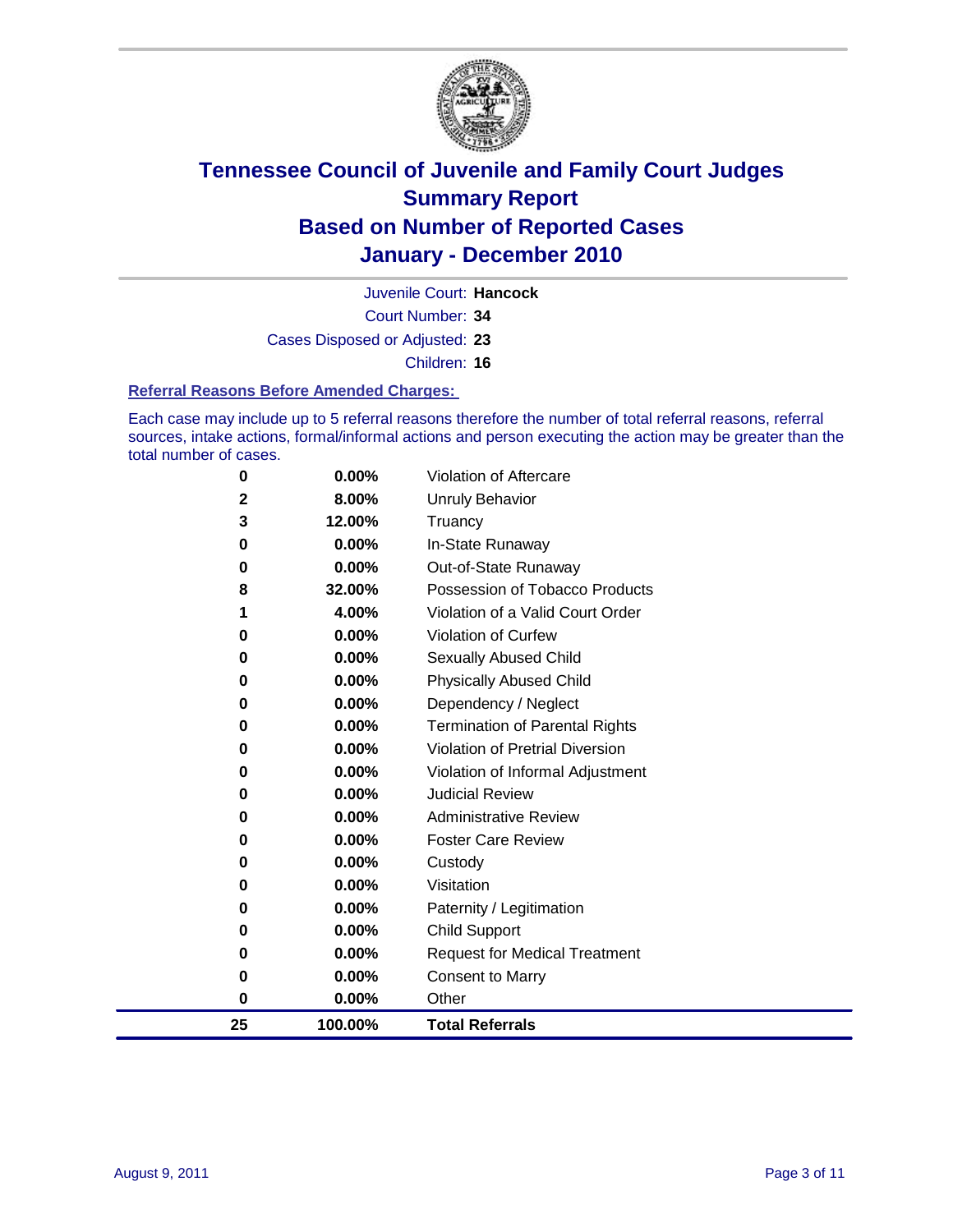

|                                |          | Juvenile Court: Hancock           |  |  |  |
|--------------------------------|----------|-----------------------------------|--|--|--|
| Court Number: 34               |          |                                   |  |  |  |
| Cases Disposed or Adjusted: 23 |          |                                   |  |  |  |
|                                |          | Children: 16                      |  |  |  |
| <b>Referral Sources: 1</b>     |          |                                   |  |  |  |
| 19                             | 76.00%   | Law Enforcement                   |  |  |  |
| $\mathbf{2}$                   | 8.00%    | Parents                           |  |  |  |
| 0                              | $0.00\%$ | <b>Relatives</b>                  |  |  |  |
| 0                              | $0.00\%$ | Self                              |  |  |  |
| 4                              | 16.00%   | School                            |  |  |  |
| 0                              | 0.00%    | <b>CSA</b>                        |  |  |  |
| 0                              | $0.00\%$ | <b>DCS</b>                        |  |  |  |
| 0                              | 0.00%    | <b>Other State Department</b>     |  |  |  |
| 0                              | $0.00\%$ | <b>District Attorney's Office</b> |  |  |  |
| 0                              | $0.00\%$ | <b>Court Staff</b>                |  |  |  |
| 0                              | 0.00%    | Social Agency                     |  |  |  |
| 0                              | $0.00\%$ | <b>Other Court</b>                |  |  |  |
| 0                              | 0.00%    | Victim                            |  |  |  |
| 0                              | 0.00%    | Child & Parent                    |  |  |  |
| 0                              | 0.00%    | Hospital                          |  |  |  |
| 0                              | 0.00%    | Unknown                           |  |  |  |
| 0                              | 0.00%    | Other                             |  |  |  |

#### **Age of Child at Referral: 2**

| 0<br>0       | 0.00%<br>0.00% | Ages 19 and Over<br><b>Unknown</b> |  |
|--------------|----------------|------------------------------------|--|
|              |                |                                    |  |
|              |                |                                    |  |
| $\mathbf{2}$ | 12.50%         | Ages 17 through 18                 |  |
| 10           | 62.50%         | Ages 15 through 16                 |  |
| 4            | 25.00%         | Ages 13 through 14                 |  |
| $\bf{0}$     | 0.00%          | Ages 11 through 12                 |  |
| 0            | $0.00\%$       | Ages 10 and Under                  |  |
|              |                |                                    |  |

<sup>1</sup> If different than number of Referral Reasons (25), verify accuracy of your court's data.

**100.00% Total Referral Sources**

<sup>2</sup> One child could be counted in multiple categories, verify accuracy of your court's data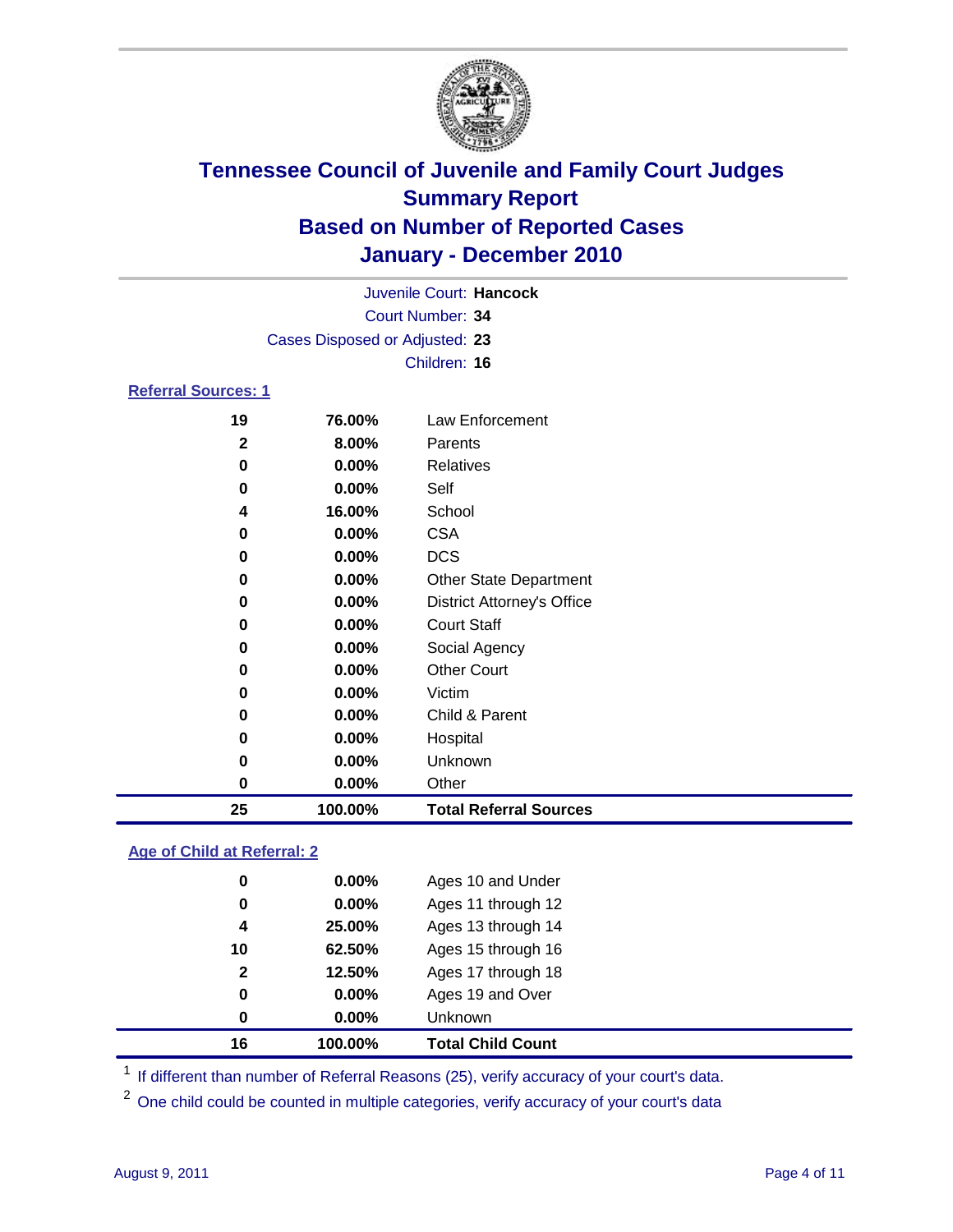

| Juvenile Court: Hancock                 |                                |                          |  |  |  |
|-----------------------------------------|--------------------------------|--------------------------|--|--|--|
| Court Number: 34                        |                                |                          |  |  |  |
|                                         | Cases Disposed or Adjusted: 23 |                          |  |  |  |
|                                         |                                | Children: 16             |  |  |  |
| Sex of Child: 1                         |                                |                          |  |  |  |
| 8                                       | 50.00%                         | Male                     |  |  |  |
| 8                                       | 50.00%                         | Female                   |  |  |  |
| $\bf{0}$                                | 0.00%                          | Unknown                  |  |  |  |
| 16                                      | 100.00%                        | <b>Total Child Count</b> |  |  |  |
| Race of Child: 1                        |                                |                          |  |  |  |
| 16                                      | 100.00%                        | White                    |  |  |  |
| $\mathbf 0$                             | 0.00%                          | African American         |  |  |  |
| 0                                       | 0.00%                          | Native American          |  |  |  |
| 0                                       | 0.00%                          | Asian                    |  |  |  |
| 0                                       | 0.00%                          | Mixed                    |  |  |  |
| $\mathbf 0$                             | 0.00%                          | Unknown                  |  |  |  |
| 16                                      | 100.00%                        | <b>Total Child Count</b> |  |  |  |
| <b>Hispanic Origin: 1</b>               |                                |                          |  |  |  |
| $\mathbf 0$                             | 0.00%                          | Yes                      |  |  |  |
| 16                                      | 100.00%                        | <b>No</b>                |  |  |  |
| $\mathbf 0$                             | 0.00%                          | Unknown                  |  |  |  |
| 16                                      | 100.00%                        | <b>Total Child Count</b> |  |  |  |
| <b>School Enrollment of Children: 1</b> |                                |                          |  |  |  |
| 15                                      | 93.75%                         | Yes                      |  |  |  |
| 1                                       | 6.25%                          | No                       |  |  |  |
| $\mathbf 0$                             | 0.00%                          | Unknown                  |  |  |  |
| 16                                      | 100.00%                        | <b>Total Child Count</b> |  |  |  |

One child could be counted in multiple categories, verify accuracy of your court's data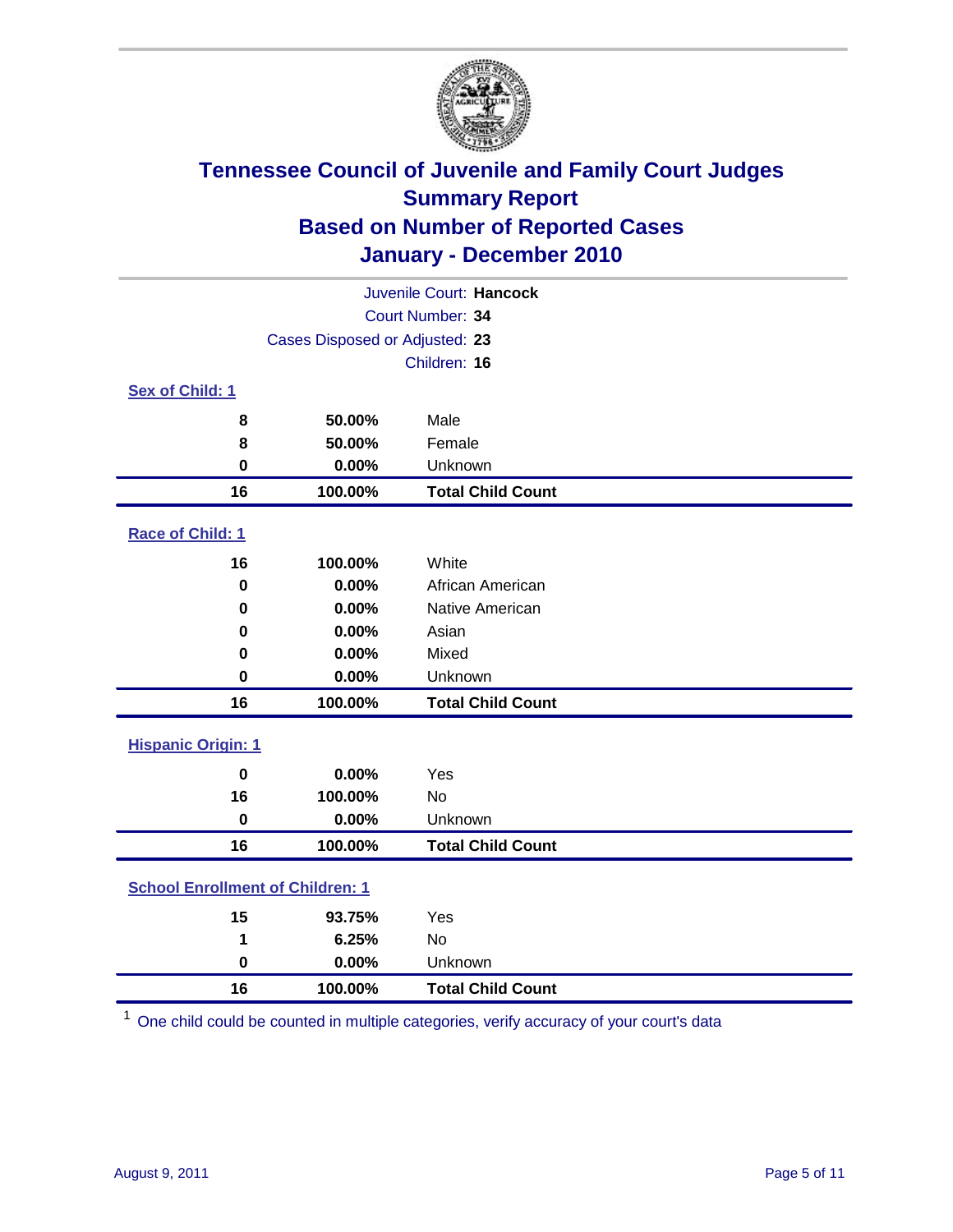

Court Number: **34** Juvenile Court: **Hancock** Cases Disposed or Adjusted: **23** Children: **16 Living Arrangement of Child at Time of Referral: 1 18.75%** With Both Biological Parents **6.25%** With Father and Stepmother **6.25%** With Mother and Stepfather **50.00%** With Mother **6.25%** With Father **0.00%** With Relatives

| 16 | 100.00%  | <b>Total Child Count</b> |
|----|----------|--------------------------|
| 0  | $0.00\%$ | Other                    |
| 0  | $0.00\%$ | Unknown                  |
| 0  | $0.00\%$ | Independent              |
| 0  | $0.00\%$ | In an Institution        |
| 0  | $0.00\%$ | In a Residential Center  |
| 0  | $0.00\%$ | In a Group Home          |
| 1  | 6.25%    | With Foster Family       |
| 1  | 6.25%    | With Adoptive Parents    |
| 0  | 0.00%    | <b>With Relatives</b>    |
| 1  | 6.25%    | <b>With Father</b>       |
| ັ  | vv.vv /v | ,,,,,,,,,,,,,,,          |

| <b>Type of Detention: 2</b> |  |
|-----------------------------|--|
|-----------------------------|--|

| 23 | 100.00%  | <b>Total Detention Count</b> |
|----|----------|------------------------------|
| 0  | $0.00\%$ | Other                        |
| 22 | 95.65%   | Does Not Apply               |
| 0  | 0.00%    | <b>Unknown</b>               |
| 0  | $0.00\%$ | <b>Psychiatric Hospital</b>  |
| 0  | 0.00%    | Jail - No Separation         |
| 1  | 4.35%    | Jail - Partial Separation    |
| 0  | $0.00\%$ | Jail - Complete Separation   |
| 0  | 0.00%    | Juvenile Detention Facility  |
| 0  | 0.00%    | Non-Secure Placement         |
|    |          |                              |

<sup>1</sup> One child could be counted in multiple categories, verify accuracy of your court's data

<sup>2</sup> If different than number of Cases (23) verify accuracy of your court's data.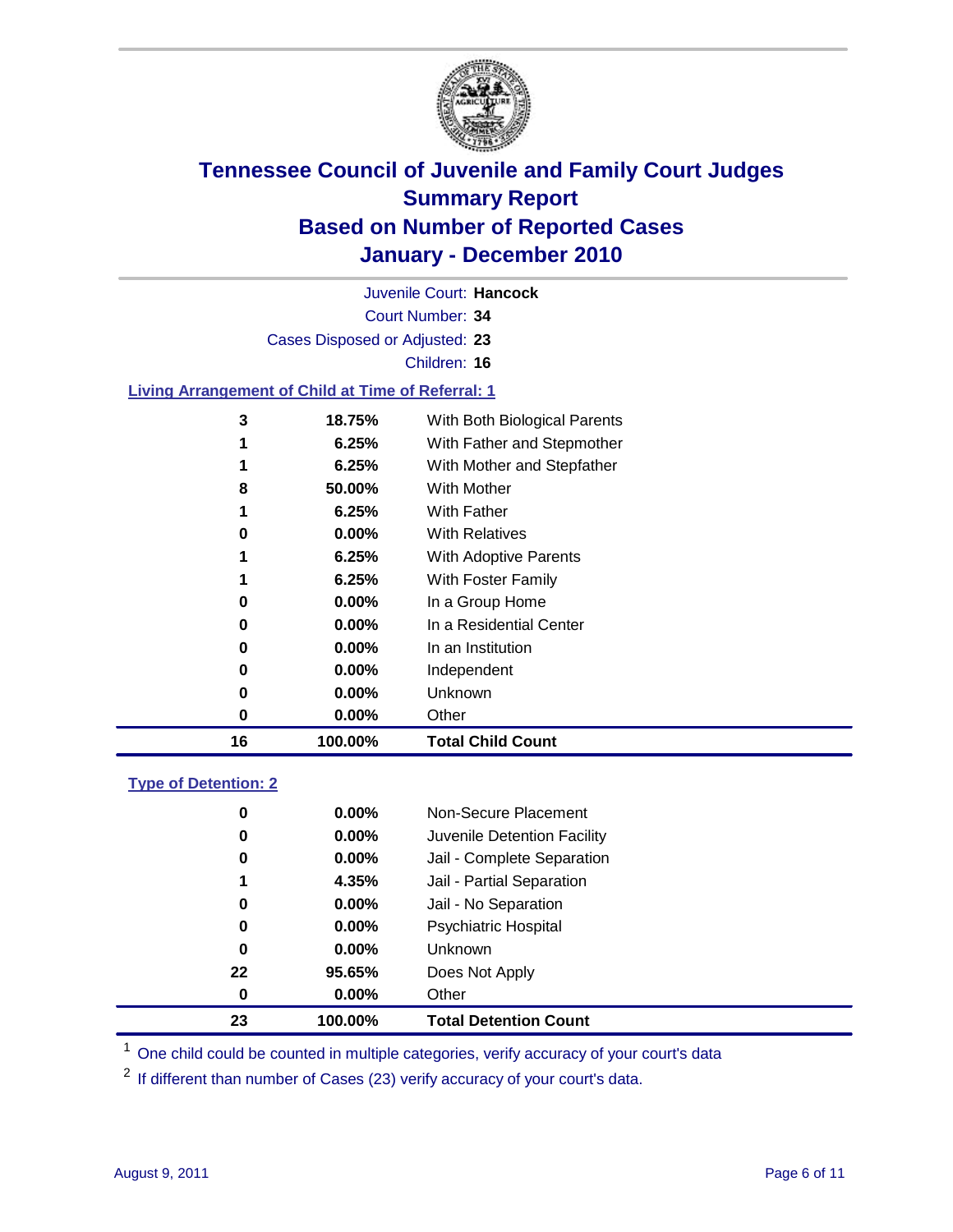

|                                                    | Juvenile Court: Hancock        |                                      |  |  |  |  |
|----------------------------------------------------|--------------------------------|--------------------------------------|--|--|--|--|
|                                                    | Court Number: 34               |                                      |  |  |  |  |
|                                                    | Cases Disposed or Adjusted: 23 |                                      |  |  |  |  |
|                                                    | Children: 16                   |                                      |  |  |  |  |
| <b>Placement After Secure Detention Hearing: 1</b> |                                |                                      |  |  |  |  |
| 0                                                  | 0.00%                          | Returned to Prior Living Arrangement |  |  |  |  |
| $\bf{0}$                                           | 0.00%                          | Juvenile Detention Facility          |  |  |  |  |
| 1                                                  | 4.35%                          | Jail                                 |  |  |  |  |
| 0                                                  | 0.00%                          | Shelter / Group Home                 |  |  |  |  |
| 0                                                  | 0.00%                          | <b>Foster Family Home</b>            |  |  |  |  |
| $\bf{0}$                                           | 0.00%                          | Psychiatric Hospital                 |  |  |  |  |
| 0                                                  | 0.00%                          | Unknown                              |  |  |  |  |
| 22                                                 | 95.65%                         | Does Not Apply                       |  |  |  |  |
| $\mathbf 0$                                        | 0.00%                          | Other                                |  |  |  |  |
|                                                    |                                |                                      |  |  |  |  |
| 23                                                 | 100.00%                        | <b>Total Placement Count</b>         |  |  |  |  |
|                                                    |                                |                                      |  |  |  |  |
| <b>Intake Actions: 2</b><br>17                     | 68.00%                         | <b>Petition Filed</b>                |  |  |  |  |
| $\mathbf 0$                                        | 0.00%                          | <b>Motion Filed</b>                  |  |  |  |  |
| 8                                                  | 32.00%                         | <b>Citation Processed</b>            |  |  |  |  |
| 0                                                  | 0.00%                          | Notification of Paternity Processed  |  |  |  |  |
| $\mathbf 0$                                        | 0.00%                          | Scheduling of Judicial Review        |  |  |  |  |
| $\bf{0}$                                           | 0.00%                          | Scheduling of Administrative Review  |  |  |  |  |
| 0                                                  | 0.00%                          | Scheduling of Foster Care Review     |  |  |  |  |
| 0                                                  | 0.00%                          | Unknown                              |  |  |  |  |
| 0                                                  | 0.00%                          | Does Not Apply                       |  |  |  |  |
| 0                                                  | 0.00%                          | Other                                |  |  |  |  |

<sup>1</sup> If different than number of Cases (23) verify accuracy of your court's data.

<sup>2</sup> If different than number of Referral Reasons (25), verify accuracy of your court's data.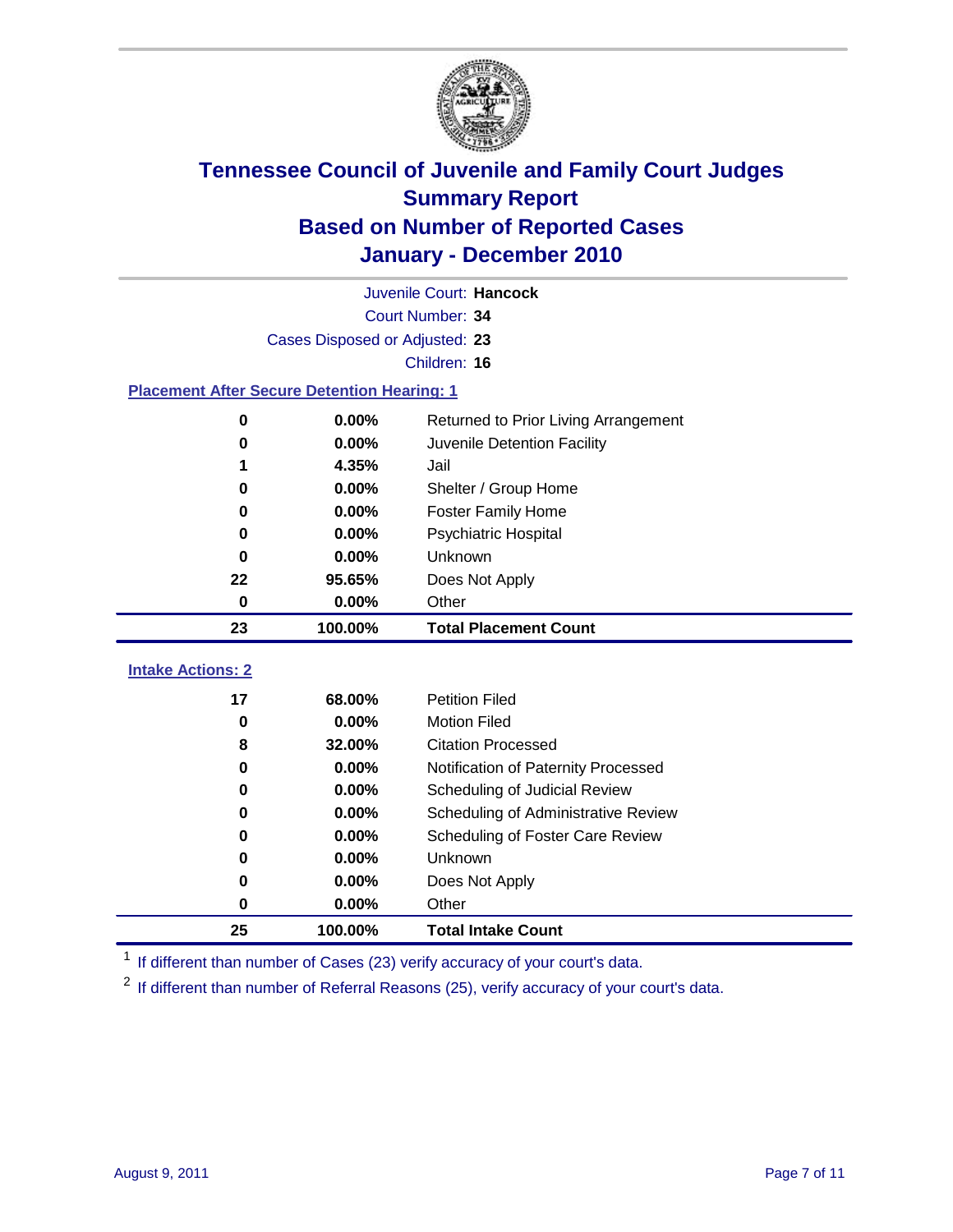

Court Number: **34** Juvenile Court: **Hancock** Cases Disposed or Adjusted: **23** Children: **16**

#### **Last Grade Completed by Child: 1**

| 0  | 0.00%   | Too Young for School     |
|----|---------|--------------------------|
| 0  | 0.00%   | Preschool                |
| 0  | 0.00%   | Kindergarten             |
| 0  | 0.00%   | 1st Grade                |
| 0  | 0.00%   | 2nd Grade                |
| 0  | 0.00%   | 3rd Grade                |
| 0  | 0.00%   | 4th Grade                |
| 1  | 6.25%   | 5th Grade                |
|    | 6.25%   | 6th Grade                |
| 0  | 0.00%   | 7th Grade                |
| 3  | 18.75%  | 8th Grade                |
| 5  | 31.25%  | 9th Grade                |
| 5  | 31.25%  | 10th Grade               |
| 1  | 6.25%   | 11th Grade               |
| 0  | 0.00%   | 12th Grade               |
| 0  | 0.00%   | Non-Graded Special Ed    |
| 0  | 0.00%   | <b>GED</b>               |
| 0  | 0.00%   | Graduated                |
| 0  | 0.00%   | Never Attended School    |
| 0  | 0.00%   | Unknown                  |
| 0  | 0.00%   | Other                    |
| 16 | 100.00% | <b>Total Child Count</b> |

#### **Enrolled in Special Education: 1**

| 0  | $0.00\%$ | Yes                      |
|----|----------|--------------------------|
| 16 | 100.00%  | No                       |
|    | $0.00\%$ | <b>Unknown</b>           |
| 16 | 100.00%  | <b>Total Child Count</b> |

One child could be counted in multiple categories, verify accuracy of your court's data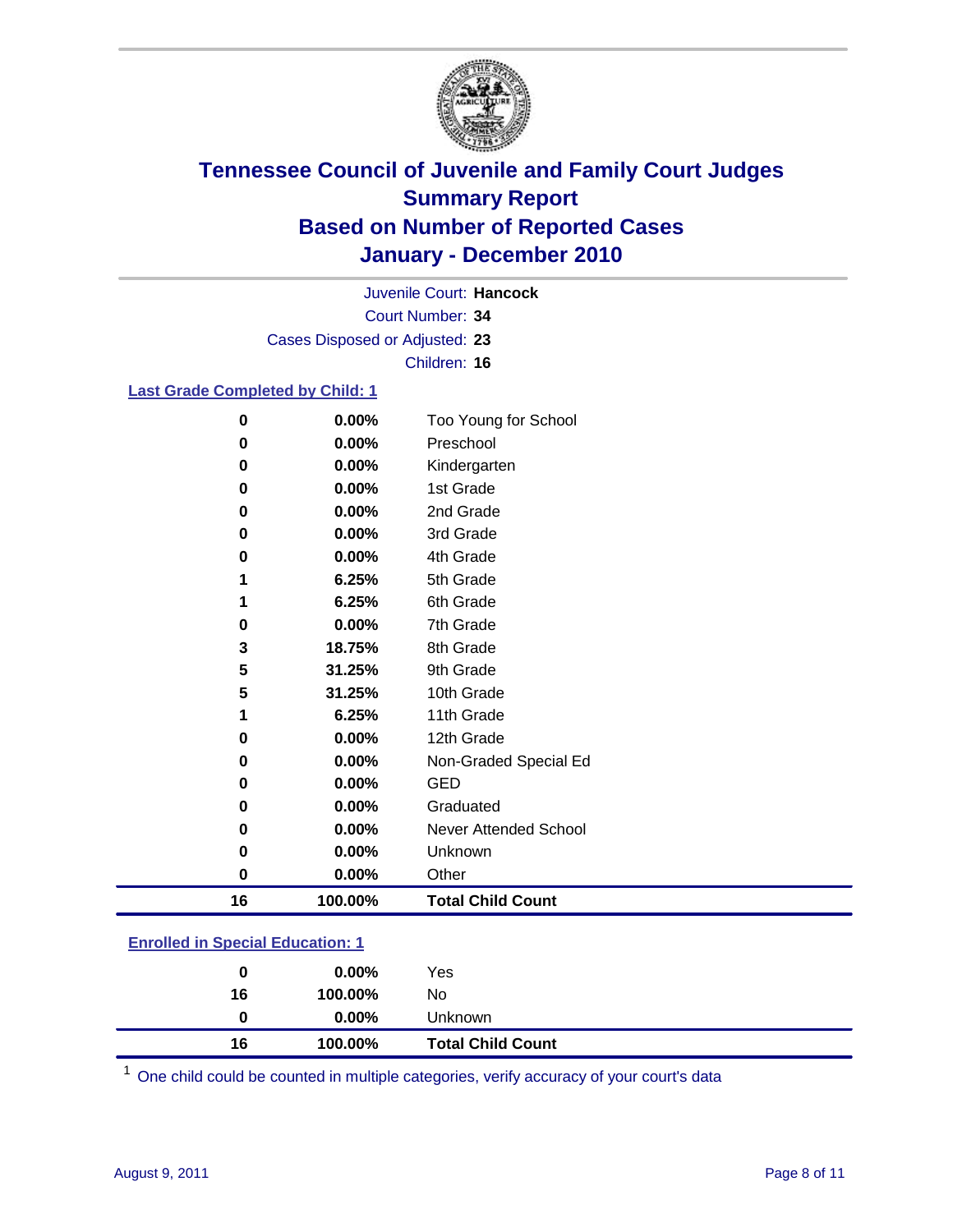

|                              |                                | Juvenile Court: Hancock   |
|------------------------------|--------------------------------|---------------------------|
|                              |                                | Court Number: 34          |
|                              | Cases Disposed or Adjusted: 23 |                           |
|                              |                                | Children: 16              |
| <b>Action Executed By: 1</b> |                                |                           |
| 25                           | 100.00%                        | Judge                     |
| 0                            | $0.00\%$                       | Magistrate                |
| 0                            | $0.00\%$                       | <b>YSO</b>                |
| 0                            | $0.00\%$                       | Other                     |
| $\boldsymbol{0}$             | 0.00%                          | Unknown                   |
| 25                           | 100.00%                        | <b>Total Action Count</b> |

#### **Formal / Informal Actions: 1**

| 3  | 12.00%   | Dismissed                                        |
|----|----------|--------------------------------------------------|
| 0  | $0.00\%$ | Retired / Nolle Prosequi                         |
| 10 | 40.00%   | <b>Complaint Substantiated Delinquent</b>        |
| 11 | 44.00%   | <b>Complaint Substantiated Status Offender</b>   |
| 0  | $0.00\%$ | <b>Complaint Substantiated Dependent/Neglect</b> |
| 0  | $0.00\%$ | <b>Complaint Substantiated Abused</b>            |
| 0  | $0.00\%$ | <b>Complaint Substantiated Mentally III</b>      |
| 0  | $0.00\%$ | Informal Adjustment                              |
| 0  | $0.00\%$ | <b>Pretrial Diversion</b>                        |
| 0  | $0.00\%$ | <b>Transfer to Adult Court Hearing</b>           |
|    | 4.00%    | Charges Cleared by Transfer to Adult Court       |
| 0  | $0.00\%$ | Special Proceeding                               |
| 0  | $0.00\%$ | <b>Review Concluded</b>                          |
| 0  | $0.00\%$ | Case Held Open                                   |
| 0  | $0.00\%$ | Other                                            |
| 0  | $0.00\%$ | Unknown                                          |
| 25 | 100.00%  | Total Action Count                               |

<sup>1</sup> If different than number of Referral Reasons (25), verify accuracy of your court's data.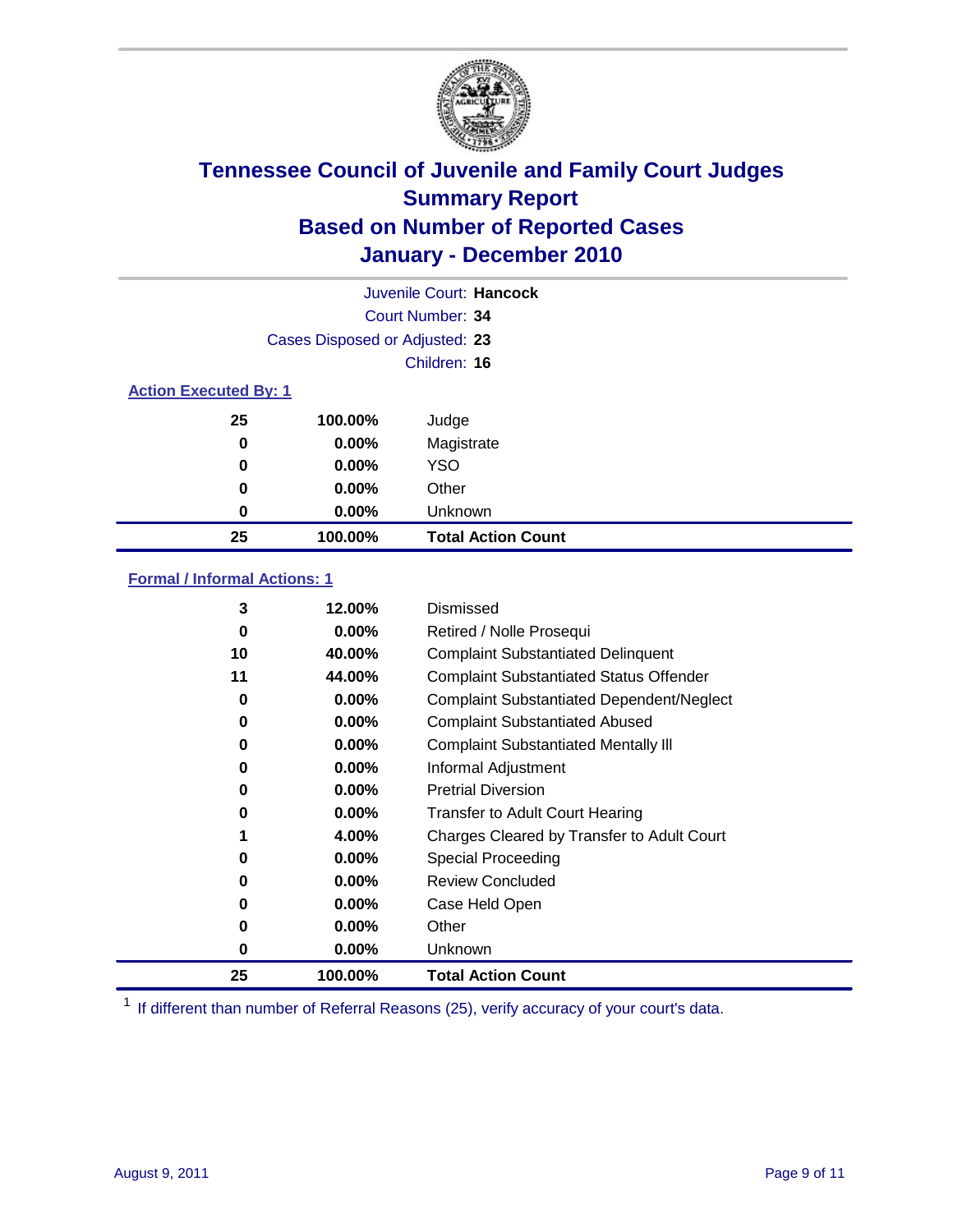

|                       |                                | Juvenile Court: Hancock                               |
|-----------------------|--------------------------------|-------------------------------------------------------|
|                       |                                | Court Number: 34                                      |
|                       | Cases Disposed or Adjusted: 23 |                                                       |
|                       |                                | Children: 16                                          |
| <b>Case Outcomes:</b> |                                | There can be multiple outcomes for one child or case. |
| 3                     | 5.56%                          | <b>Case Dismissed</b>                                 |
| 0                     | 0.00%                          | Case Retired or Nolle Prosequi                        |
| 0                     | 0.00%                          | Warned / Counseled                                    |
| 0                     | 0.00%                          | Held Open For Review                                  |
| 0                     | 0.00%                          | Supervision / Probation to Juvenile Court             |
| 0                     | 0.00%                          | <b>Probation to Parents</b>                           |
| 7                     | 12.96%                         | Referral to Another Entity for Supervision / Service  |
| 0                     | 0.00%                          | Referred for Mental Health Counseling                 |
| 0                     | 0.00%                          | Referred for Alcohol and Drug Counseling              |
| 0                     | 0.00%                          | Referred to Alternative School                        |
| 0                     | 0.00%                          | Referred to Private Child Agency                      |
| 0                     | 0.00%                          | Referred to Defensive Driving School                  |
| 0                     | 0.00%                          | Referred to Alcohol Safety School                     |
| 0                     | 0.00%                          | Referred to Juvenile Court Education-Based Program    |
| 0                     | 0.00%                          | Driver's License Held Informally                      |
| 0                     | 0.00%                          | <b>Voluntary Placement with DMHMR</b>                 |
| 0                     | 0.00%                          | Private Mental Health Placement                       |
| 0                     | 0.00%                          | <b>Private MR Placement</b>                           |
| 0                     | 0.00%                          | Placement with City/County Agency/Facility            |
| 0                     | 0.00%                          | Placement with Relative / Other Individual            |
| 6                     | 11.11%                         | Fine                                                  |
| 0                     | 0.00%                          | <b>Public Service</b>                                 |
| 2                     | 3.70%                          | Restitution                                           |
| 0                     | 0.00%                          | <b>Runaway Returned</b>                               |
| 1                     | 1.85%                          | No Contact Order                                      |
| 0                     | 0.00%                          | Injunction Other than No Contact Order                |
| 0                     | 0.00%                          | <b>House Arrest</b>                                   |
| 0                     | 0.00%                          | <b>Court Defined Curfew</b>                           |
| 0                     | 0.00%                          | Dismissed from Informal Adjustment                    |
| 0                     | 0.00%                          | <b>Dismissed from Pretrial Diversion</b>              |
| 0                     | 0.00%                          | Released from Probation                               |
|                       | 1.85%                          | <b>Transferred to Adult Court</b>                     |
| 0                     | $0.00\%$                       | <b>DMHMR Involuntary Commitment</b>                   |